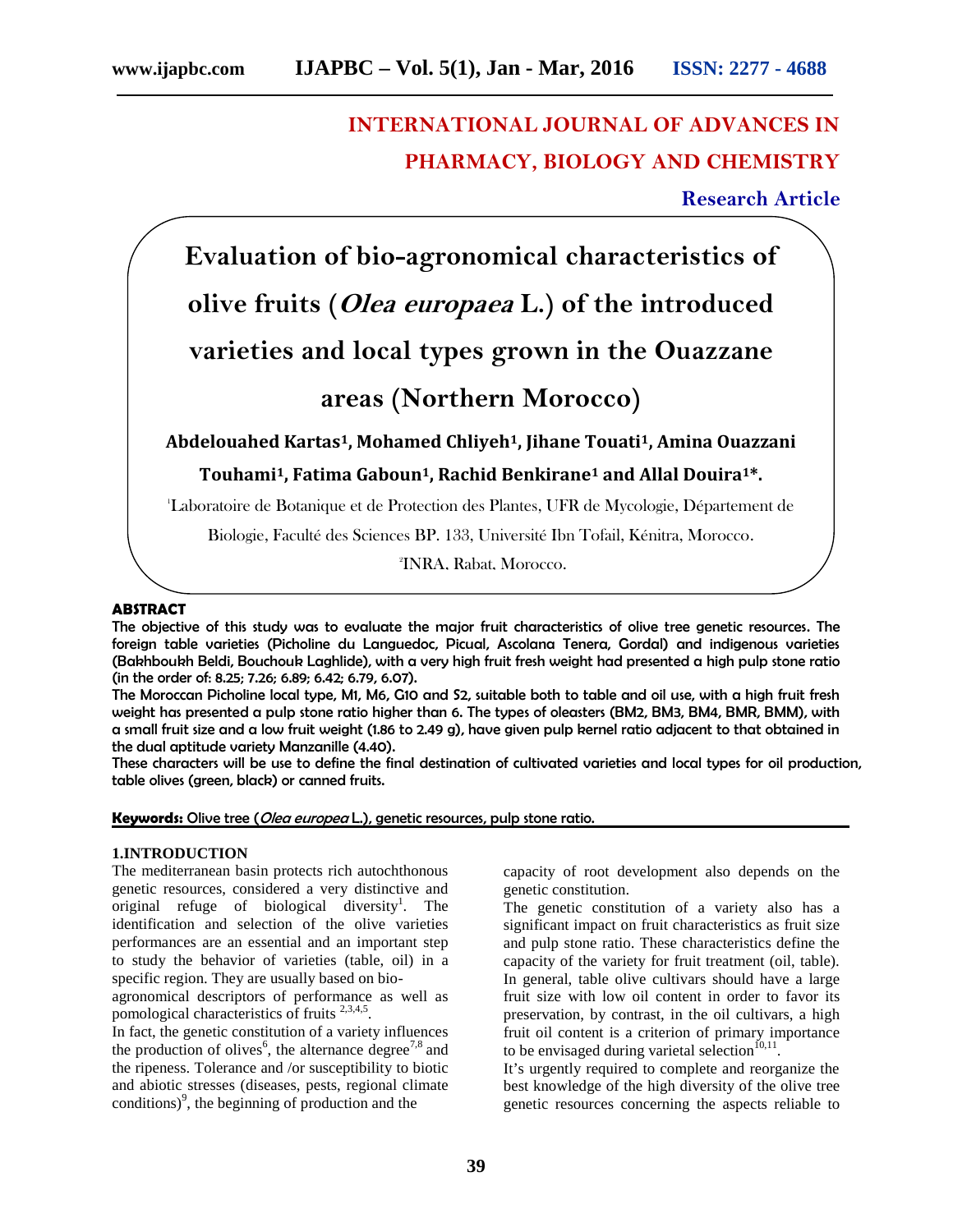the fruit size and shape, where round or oval-shaped fruits and high pulp stone ratio are preferred at table olive varieties. In the rich heritage regional olive Moroccan germoplasm, a very interesting genetic pool has been identified and resulted in the accurate identification of a number of old local genotypes which causes hugely of problems in the germoplasm collections management and traceability and authenticity of produced olives.

The aim of this work is the evaluation of major bio agronomical characteristics of this Moroccan material as fruit weight and pulp stone ratio, enabled to construct a full database for the reference collection of genotypes, its domestication and its large diffusiveness to olive farmers to future improving of varietal profiles of the national olive orchards and olive oil sector  $^{12,13,2;14,15,16;3}$ .

### **2. MATERIALS AND METHODS**

#### **2.1 Plant materials:**

The study focuses on 4 local varieties (Bouchouk Laghlide, Bouchouk Rkike, Bouchouika, Bakhboukh Beldi), 6 types of Oleaster (BM2, BM3, BMK, BMM, BMR, BM4), 6 types of Morrocan Picholine (M1, M6, G9, G10, S1, S2), traditional Moroccan variety Dahbia and 7 exotic or foreign olive cultivars, the most present and widely dispersed in Ouazzane areas (Picual, Gordal, Cucco, Manzanille, Picholine du Languedoc, Ascolana Tenera, Ascolana Dura).

#### **2.2 pulp stone ratio:**

The pulp stone ratio was determined at full maturity (fruit fresh weight- stone fresh weight / stone fresh weight) $17$ .

#### **3. RESULTS AND DISCUSSION**

The flesh stone ratio showed a very greater variation between studied autochthonous, foreign varieties and local types. For cultivated olive, it's generally varying between 4 and 8. By against, in studied oleasters types, it presented values less than 4.

Thus, it's showed that four table foreign varieties (Picholine du Languedoc, Picual, Ascolana Tenera and Gordal) and two table indigenous varieties (Bakhboukh Beldi ;Bouchouk Laghlide), with a very high fruit weight have presented the best pulp stone ratio(respectively in the order of 8.25; 7.26; 6.89; 6.42; 6.79 and 6.07).

The oil variety Picual and table variety Gordal with a thick fruit have presented in Spain (Jaen) a pulp stone ratio of 4.90 and 7.3 respectively<sup>18,19</sup>. The Picual variety with a high fruit weight introduced in Australia gave a pulp stone ratio of  $8.34^{20}$ . The table variety Ascolana Tenera with large fruit, gave in Yugoslavia the highest pulp stone ratio  $(12, 34)^{21}$ .

In Australia, the table varieties Manzanille, Ascolano and Gordal with a thick fruit and higher fruit weight have given pulp stone ratio in the respective order of 10.86; 11.52 and 12.4  $^{20}$ . The table foreign varieties Cucco, with a high fruit weight, have given a pulp stone ratio around 6.26.

The Moroccan Picholine local type, M1, M6, G10 and S2, suitable to table and oil use, with a high fruit weight have presented a pulp stone ratio higher than 6.

Fruit weight and pulp stone ratio are important agronomical characteristics, researched in olive table varieties (high P/S:7-10) or varieties used for oil production(low P/S:4-7) or to binary purposes varieties (suitable for both table and oil use)  $12,13,14,15$ ; 22, 23 .

Therefore, these local and foreign varieties and Moroccan Picholine types can be considered primarily as table varieties or used in dual aptitude and their suitability for canning and trituration has been already now checked by farmers.

Moreover, it is noted that the studied 4 types of oleasters, with a small fruit size and low fruit weight (1.86 to 2.49 g) (BM2,BM3,BM4,BMR, BMM ), has given pulp stone ratio not different to that of the dual aptitude variety Manzanille (4.4), which has given in its origin ecological areas a high pulp stone ratio  $(5.99-8.2)^{18,19}$  (Table n°1, Figure n°1and n°2). Fruit production of these types of oleasters is destined exclusively for oil production.

The study of fruits pomological criteria was the basis for the classification and identification of cultivars number of Andalusia in Spain<sup>12,13</sup> and Tunisia  $14,15,24$ . In dryness conditions of Tunisia, fruit weight and the pulp stone ratio, depending on the varieties (Koroneiki, Coratina, Arbequina, Chemlali Sfax, Chemlali Zarzis, Chemlali Boughrara) and soil characteristics (fertilization) <sup>25</sup> increased with the increasing of the ripeness index  $24$ .

At the Italian oil variety Frantoio, umbrage of fruiting branches conducted from October to December affected negatively the growth of fruit and the pulp stone yield varied slightly. on the contrary, branches obscured during August and December, recorded a dramatic drop in pulp stone ratio. As for the defoliation of fruiting branches, it reduces the values of this parameter, despite the reduction observed in the dry weight of the endocarp  $^{26}$ . In Italy at the local cultivar Canino, the competition between vegetative growth and fruiting set is very high in years of high production (year on),causing a reduction in both vegetative growth and fruit fresh weight, comparatively to others studied cultivars (Leccino, Maurino, Pendolino)<sup>27</sup>.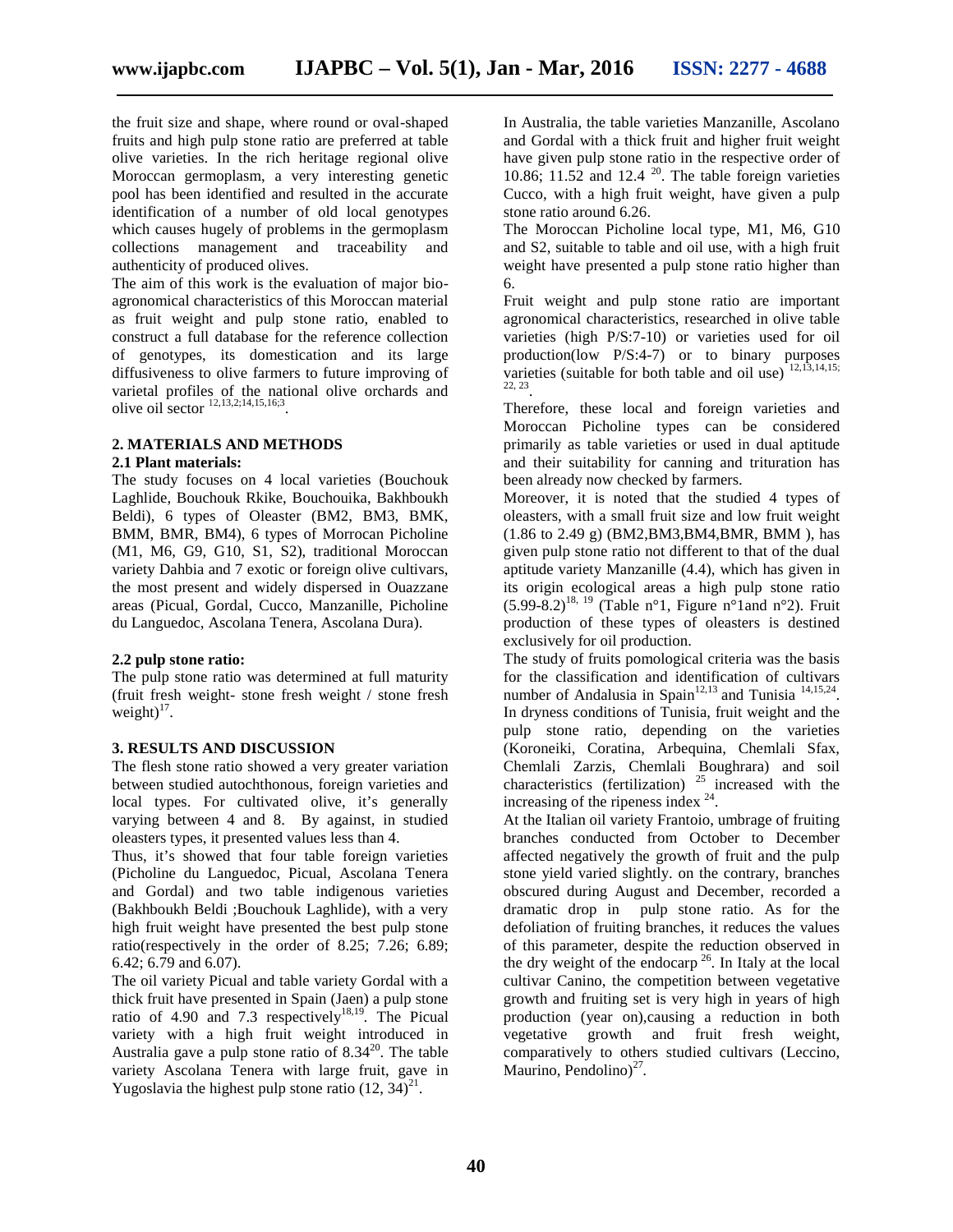**4. CONCLUSION** The table foreign varieties (Picholine du Languedoc, Picual, Ascolana Tenera, and Gordal) and indigenous varieties (Bakhboukh Beldi, Bouchouk Laghlide), with a very high fruit fresh weight have presented a high pulp stone ratio (in the order of: 8.25; 7.26; 6.89; 6.42; 6.79, 6,07). The local type Moroccan Picholine, M1, M6, G10 and S2, suitable both to table and oil use, with a high fruit fresh weight have presented a pulp stone ratio higher than 6. The types of oleasters (BM2, BM3, BM4, BMR and BMM),

with a small fruit size and low fresh fruit weight (1.86 to 2.49g), gave pulp stone ratio not different to that of the dual aptitude variety Manzanille (4.40). the determination of the pomological characteristics of fruit is an important step, which can be exploited not only in genetic improvement programs of the olive tree, but also for the selection and valorization of genotypes considered as new cultivars suitable for fruit canning ,oil production or for dual purposes (oil  $+$  table)<sup>12,13,2,14,15,16,3.</sup>

| Varieties and local types | fruit Fresh weight (g) | Pulp (exocarp) percentage $(\% )$ | Pulp-stone ratio |
|---------------------------|------------------------|-----------------------------------|------------------|
| <b>Bouchouk Laghlide</b>  | 6.54                   | 86.56                             | 6.07             |
| <b>Bouchouk Rkike</b>     | 4.22                   | 84.67                             | 5.93             |
| Bakhboukh Beldi           | 6.25                   | 86.39                             | 6.79             |
| Bouchouika                | 3.66                   | 81.92                             | 4.72             |
| Type Oléastre BM2         | 1.86                   | 78.06                             | 3.59             |
| Type Oléastre BM3         | 2.34                   | 77.61                             | 3.53             |
| Type Oléastre BMK         | 2.18                   | 72.87                             | 2.78             |
| Type Oléastre BM4         | 1.66                   | 77.73                             | 3.65             |
| Type Oléastre BMR         | 2.495                  | 76.61                             | 3.47             |
| Type Oléastre BMM         | 2.28                   | 77.67                             | 3.68             |
| Type Pich. Maroc M1       | 4.92                   | 85.95                             | 6.15             |
| Type Pich. Maroc M6       | 5.32                   | 85.80                             | 6.20             |
| Type Pich. Maroc G9       | 4.95                   | 84.88                             | 5.71             |
| Type Pich. Maroc G10      | 5.63                   | 85.96                             | 6.16             |
| Type Pich. Maroc S1       | 4.97                   | 84.22                             | 5.48             |
| Type Pich. Maroc S2       | 5.32                   | 85.45                             | 6.03             |
| Dahbia                    | 3.683                  | 82.997                            | 5.276            |
| Picholine du Languedoc    | 4.85                   | 88.59                             | 8.25             |
| Picual                    | 6.48                   | 87.58                             | 7.26             |
| Ascolana Tenera           | 8.502                  | 87.02                             | 7.025            |
| Ascolana Dura             | 5.34                   | 82.97                             | 5.112            |
| Gordal                    | 12.84                  | 86.05                             | 6.501            |
| Manzanille                | 3.97                   | 81.21                             | 4.40             |
| Cucco                     | 7.98                   | 85.80                             | 6.26             |

**Table 1 Pulp-stone ratio of studied local and foreign varieties and local types of olive tree.**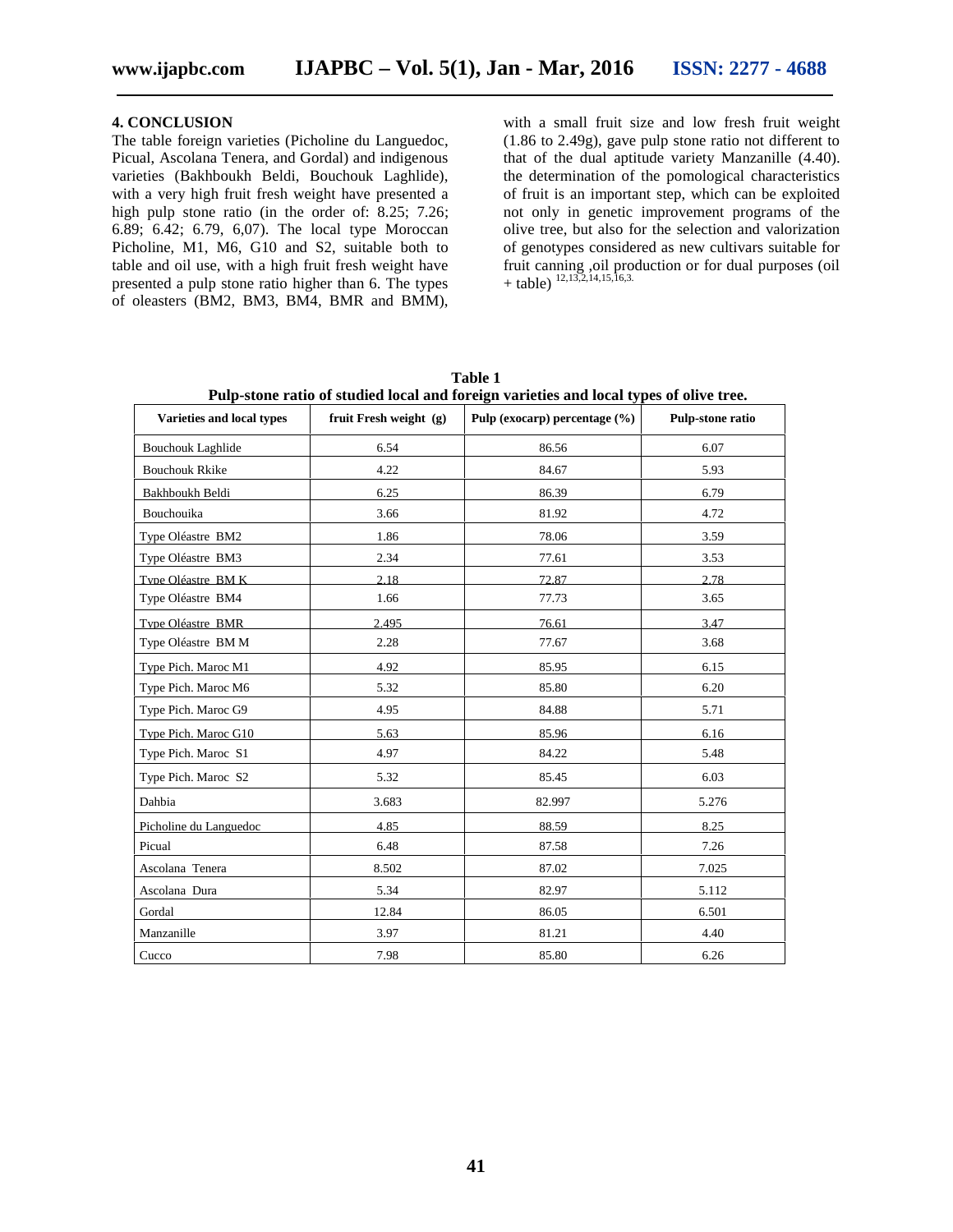

**Figure 1 Pulp-stone ratio of studied local and foreign varieties and local types of olive tree.**



**Figure 2 Fruit Fresh weight of studied local and foreign varieties and local types of olive tree.**